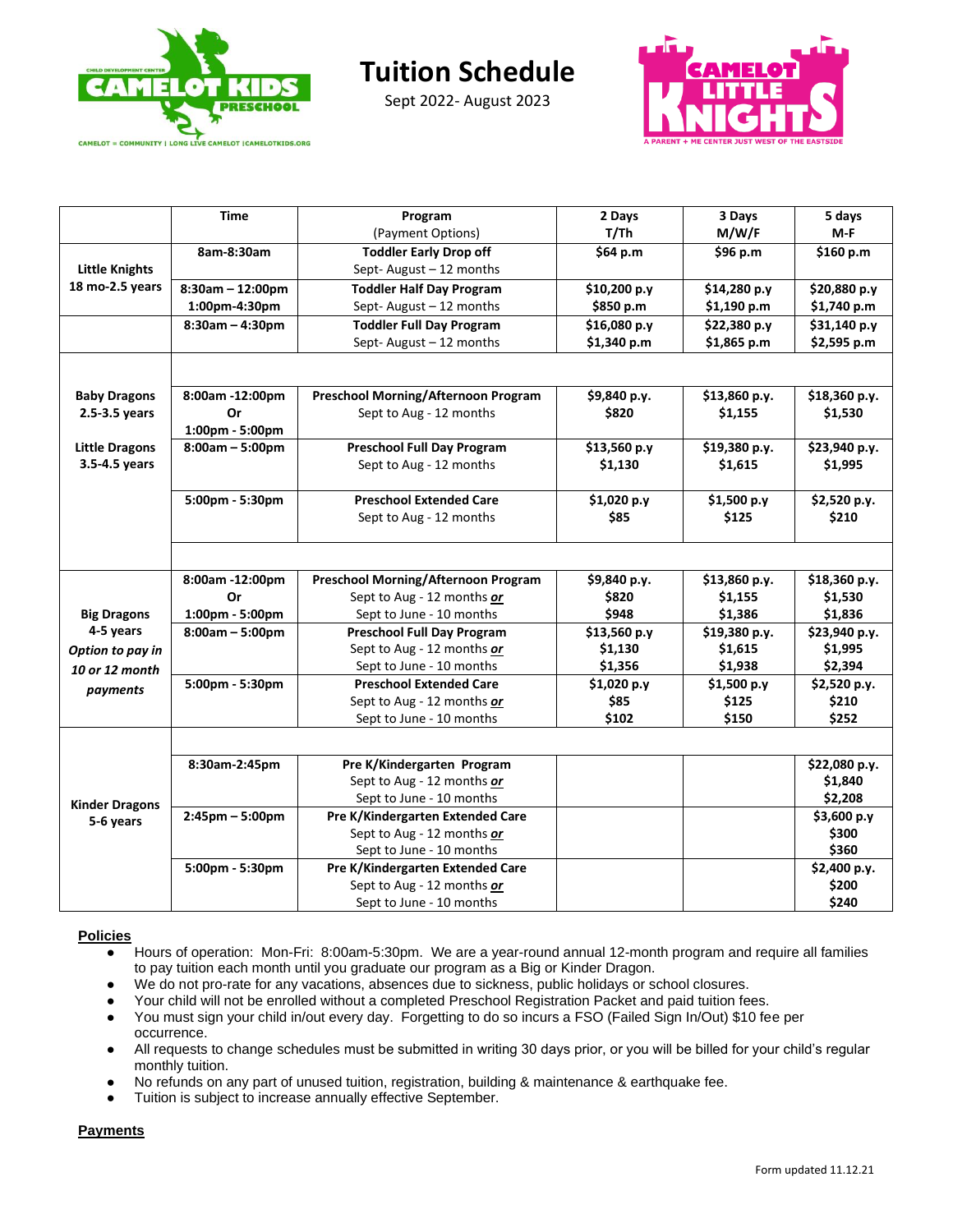

Sept 2022- August 2023



- Annual tuition is payable September through June (10-month payment plan) or September through August (12-month payment plan)
- 10- or 12-month payment plans include July and August Summer Camp.
- Please make all checks payable to *Camelot Kids* or *Little Knights* (depending on program)
- Zelle payments [info@camelotkids.org](mailto:info@camelotkids.org) or [info@littlknightsla.com](mailto:info@littlknightsla.com)
- Automatic payment can be set up directly in your Bright Wheel's account. It gets drafted on the 1<sup>st</sup> of the month.

### **Wait List**

- \$50 Application/Wait List Fee (one-time non-refundable). If you wish to be put on our waitlist, fill out an online interest form (Step 1) and submit with your payment. This will put you on our email list for notification of our open house dates, orientation tours and application/enrollment process. **This fee also covers the application if you apply.**
- **Annual Fees per child – due upon initial enrollment & dates below thereafter:**
- \$1,000 Deposit applied to last month's tuition or toward cancellation fee if leaving before graduating as a Big or Aqua Dragon (one-time fee)
- \$400 registration fee Due February 1st
- \$400 building & maintenance fee Due September 1st
- \$400 material fee Due September 1st
- $\bullet$  \$50 earthquake kit fee.  $-$  Due September 1<sup>st</sup>

### **Late Payment Fees**

- Tuition is due on the 1<sup>st</sup> of the month. There is a 5 day grace period. A \$25 late payment fee will apply if tuition is not received by 5pm on the 5th of each month. A \$10 per day late fee will apply thereafter until paid in addition to the monthly tuition.
- Insufficient fund fee of \$25 for any returned checks or insufficient funds

#### Late Pick Up Fees

- \$10 late pick up fee applies to any child picked up after the 10 min grace period, for the first hour and an additional \$10 per hour thereafter. IE if you wish to leave your child from 1-5pm – rate is \$50 extra per day (if not on monthly plan)
- Camelot Kids 5:30pm extended care does not have 10 min grace period and parents will be charged a \$10 late fee at 5:30pm and \$1 every minute after 5:30pm.
- Little Knights 4:30pm pick up has a 10 min grace period to 4:40pm. At 4:41pm a \$10 late pick up fee will be applied till 5pm. At 5pm a late pick up fee of \$1.00 per minute applies.
- Three late fee notices, can result in termination

### **Preschool/Kindergarten Program**

- Extended care is available for an additional fee. (see tuition schedule)
- Each family will volunteer to bring one-two snacks per month for your child's classroom. Lunch must be provided for your child.
- Nappers pay \$25 sheet fee. You will be given a sheet with your child's name clearly marked. If your sheet gets lost, you will be required to pay for another one. In compliance with DSS standards, children must sleep on a sheet, therefore if you forget to bring your child's sheet they will be required to sleep on a "CK spare" and you will be charged \$5 per day cleaning fee".
- Enrichment Classes (2 years up to entering First Grade only) 2:45-5:00 pm daily. Additional fees apply.
- Drop-In rates (if space is available) are:
	- o \$120 per day for the full day preschool program;
	- o \$80 per day for the half day preschool program

### **Kindergarten/Big Dragon Program:**

- Big Dragon & Kinder Dragon Program is a 10 month program running September to June. Annual tuition rate is payable in 10 month payments from Sept-June or 12 month payments from Sept-August.
- Your child may leave the program by 30<sup>th</sup> June without incurring the \$1000 cancellation fee only if they graduate from our:
	- a) Kinder Program; or
	- b) Big Dragon Program and is about to enter Kindergarten at another school.
	- c) and have paid a 10 month payment plan Sept-June. If on the 12 month payment plan tuition is due July & August whether you attend "Camp Camelot' or not.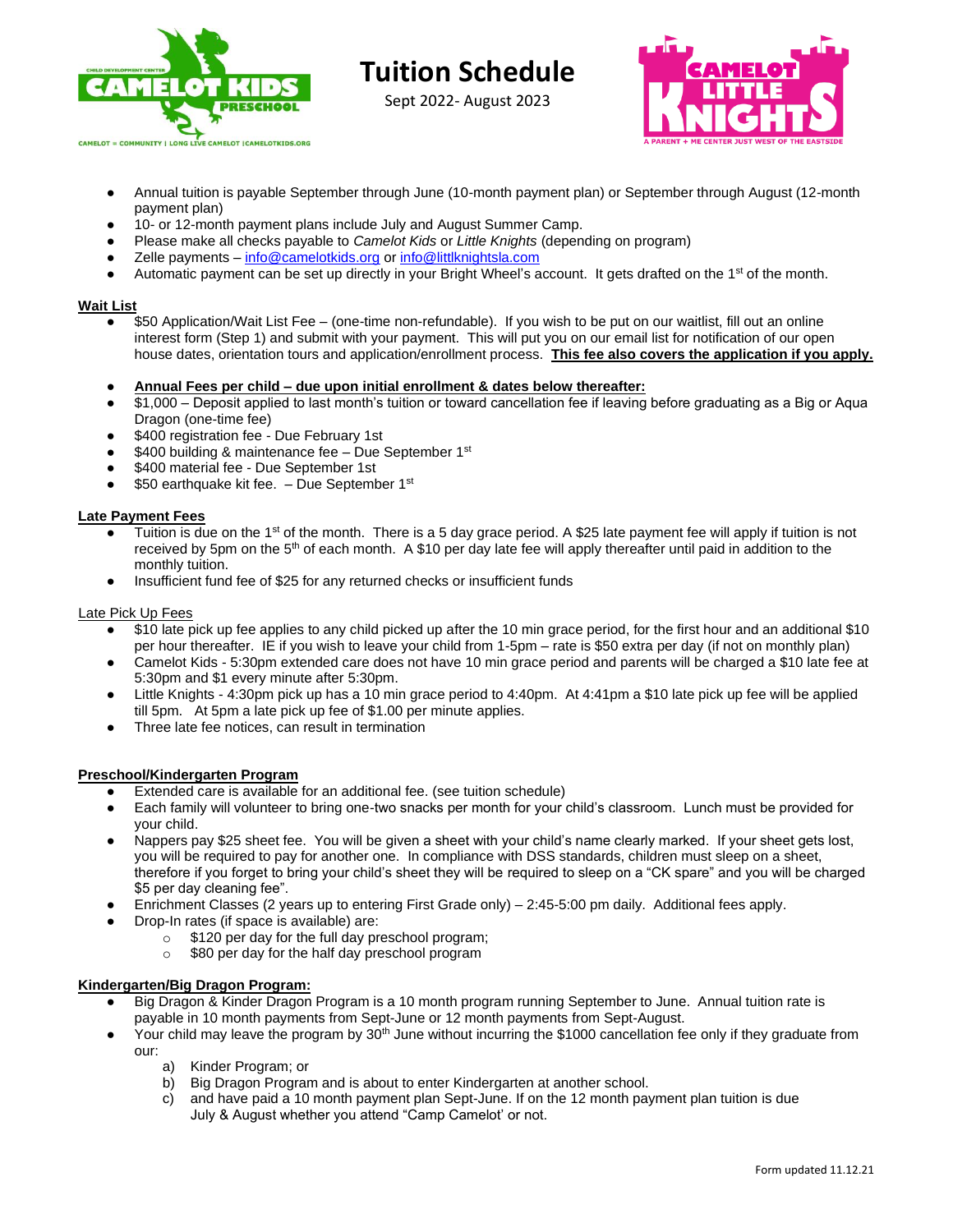

Sept 2022- August 2023



- Kinder & Big Dragon kids are able to attend July & August for Summer Camp after graduation with prior written notification.
- Summer Camp July & August is included if on the 10 month payment plan.
- **New Family/Sibling Enrollment Fees due by March 1st**
- A non-refundable enrollment deposit ("Enrollment Deposit") is required upon initial enrollment for new families & siblings of current enrolled families in order to secure your child's placement in the program.
- 1<sup>st</sup> month tuition (check website for current rates)
- \$1,000 Deposit applied to last month's tuition or toward cancellation fee if leaving before graduating as a Big or Aqua Dragon (one-time fee)
- \$400 annual registration
- \$400 annual Building & Maintenance fee
- \$400 annual Material fee
- \$50 annual Earthquake Kit fee
- The Enrollment Deposit will be applied to your first month's tuition and annual fees. In the event that you need to withdraw your child from the program, we require 30 days written notice before your scheduled start date. If less than 30 days' notice is given completion of your first month's tuition payment is required in addition to a \$1000 cancellation fee. **The ENTIRE enrollment deposit is non-refundable. No exceptions.**
- **Kinder Enrollment (current families) Deposit due by February 1st - NON-REFUNDABLE:**
- 1<sup>st</sup> month tuition Sept (check website for current rates) Feb 1st
- $$400$  annual registration Feb 1st
- \$400 annual Building & Maintenance fee Sept 1st
- \$400 annual material fee Sept 1st
- \$50 annual Earthquake Kit fee Sept 1st
- **Parents Knight Out**
- Parents Knight Out (PKO) is offered once a month from 5-9pm for \$60 per child and \$15 per sibling. You need to clock your child in & out on the sign in computer. There is no grace period for picking up after 9pm and I will be charged a \$10 late fee at 9:01pm and \$5 per minute thereafter. If you do not clock in/out you will be charged a \$25 FSO charge.

### **Force Majeure**

Camelot Kids Child Development Center will be excused from performance under this Admissions Agreement for any period of time during which, and to the extent that, it is prevented from performing any obligation or service, in whole or in part, as a result of a cause beyond its reasonable control, including, but not limited to, (a) acts of God, (b) acts of war, (c) fire, (d) communication line failures or power failures, (e) earthquakes, floods, blizzard or other natural disasters, and (f) an Outbreak, any shutdown or limiting of any government services as a result thereof and any declaration of martial law, quarantine or similar directive, guidance, policy or other action by any governmental authority related thereto (a "Force Majeure Event"). Upon the occurrence of any Force Majeure Event, Camelot Kids Child Development Center will deliver to you written notice (which may be by email) thereof as soon as reasonably practicable after the occurrence of such Force Majeure Event.

# **Fee Acknowledgement**

The parties and agree that (a) all fees, deposits and tuition payments owed to Camelot Kids Child Development Center under this Admissions Agreement (including the fees, deposits and tuition payments described in Sections 5 through 8 hereof) will continue to be due and payable pursuant to, and in accordance with, this Admissions Agreement, (b) all such fees, deposits and tuition payments are non-refundable and (c) my obligation to timely pay all such fees, deposits and tuition payments pursuant to, and in accordance with, this Admissions Agreement will not be affected or limited by (i) the outbreak of any contagious disease, virus, bacteria, epidemic or pandemic (including COVID-19 or influenza) (an "Outbreak"), (ii) any shutdown or limiting of any government services as a result of an Outbreak, (iii) any declaration of martial law, quarantine or similar directive, guidance, policy or other action by any governmental authority related to an Outbreak or (iv) any shutdown of Camelot Kids Child Development Center or limitation of the services provided by Camelot Kids Child Development Center under this Admissions Agreement as a result of an Outbreak.

### **Cancellation Notice/Termination of Enrollment**.

In the event that you intend to withdraw your child from the Program, Camelot Kids Child Development Center requires at least thirty (30) days' prior written notice ("Cancellation Notice"). You will be responsible to pay an early cancellation fee of **\$1000** (the "Cancellation Fee"), which shall be due and payable at the time off of delivery of the Cancellation Notice, in the following events: (a) your child leaves the Program during the Program Term, or (b) your child leaves the Program at the end of the Program Term, but prior to graduation from the Big Dragon Program, meaning that your child leaves the